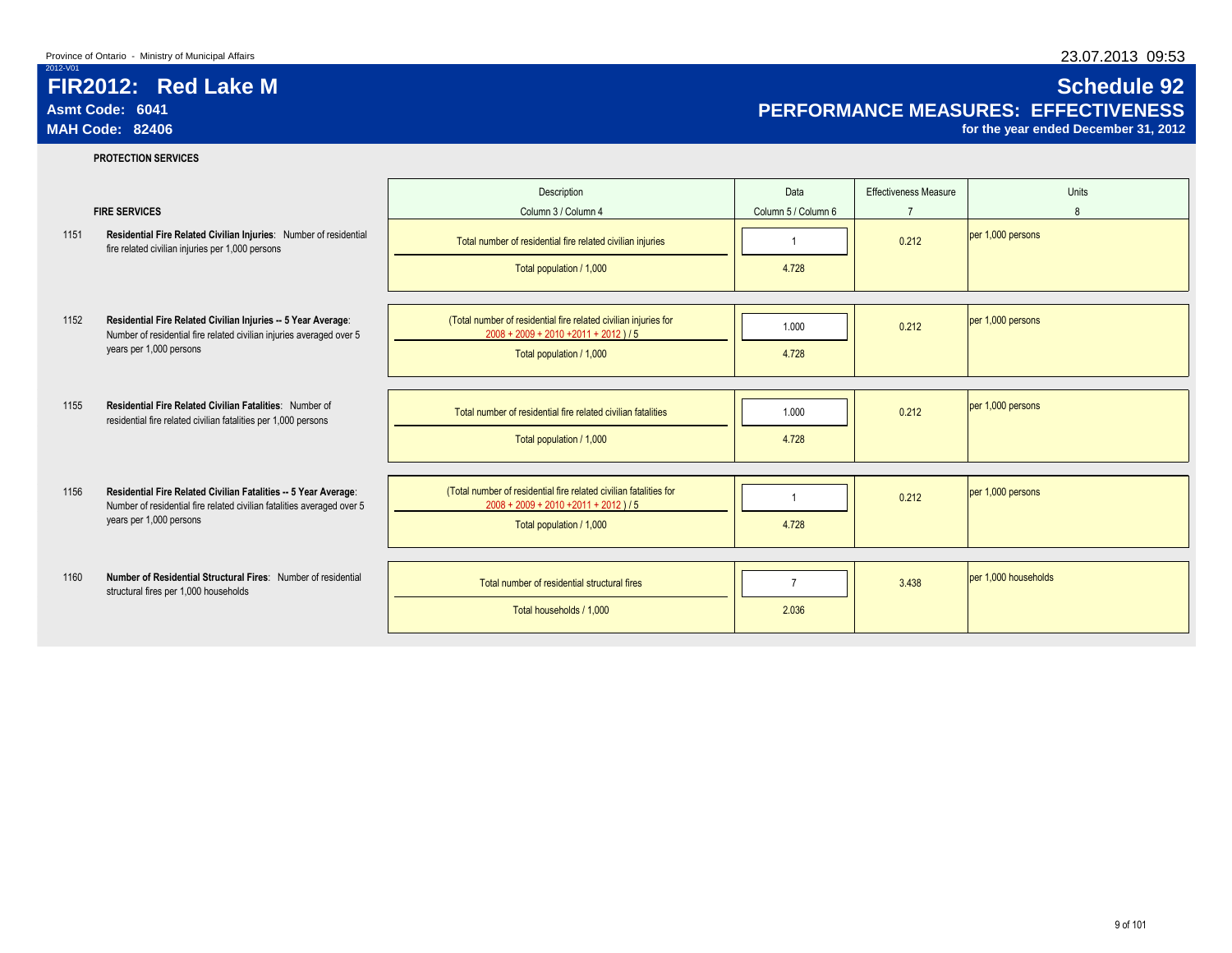## **FIR2012: Red Lake M Schedule 92 Asmt Code: 6041 PERFORMANCE MEASURES: EFFECTIVENESS**

for the year ended December 31, 2012

|      |                                                                                                               | Description                                                                                                                                           | Data                | <b>Effectiveness Measure</b>                                       | Units                                                                         |
|------|---------------------------------------------------------------------------------------------------------------|-------------------------------------------------------------------------------------------------------------------------------------------------------|---------------------|--------------------------------------------------------------------|-------------------------------------------------------------------------------|
|      | <b>POLICE</b>                                                                                                 | Column 3 / Column 4                                                                                                                                   | Column 5 / Column 6 | $\overline{7}$                                                     | $\mathsf{R}$                                                                  |
| 1258 | Crime Rate: Violent crime rate per 1,000 persons                                                              | Total number of actual incidents of violent crime                                                                                                     | 124                 | 26.227                                                             | violent crimes per 1,000 persons                                              |
|      |                                                                                                               | Total population / 1,000                                                                                                                              | 4.728               |                                                                    |                                                                               |
| 1259 | Crime Rate: Property crime rate per 1,000 persons                                                             | Total number of actual incidents of property crime                                                                                                    | 148                 | 31.303                                                             | property crimes per 1,000 persons                                             |
|      |                                                                                                               | Total population / 1,000                                                                                                                              | 4.728               |                                                                    |                                                                               |
| 1262 | Crime Rate: Crime Rate for Other Criminal Code offences,                                                      | Total number of actual incidents of other Criminal Code offences, excluding traffic                                                                   | 113                 | 23,900                                                             | other Criminal Code crimes, excluding traffic, per 1,000                      |
|      | excluding traffic, per 1,000 persons                                                                          | Total population / 1,000                                                                                                                              | 4.728               |                                                                    | persons                                                                       |
|      |                                                                                                               |                                                                                                                                                       |                     |                                                                    |                                                                               |
| 1263 | Crime Rate: Total crime rate per 1,000 persons (Criminal Code<br>offences, excluding traffic)                 | Total number of actual incidents of violent crime, property crime, and other Criminal<br>Code offences, excluding traffic                             | 385                 | 81.430                                                             | total crimes per 1,000 persons (Criminal Code<br>offences, excluding traffic) |
|      |                                                                                                               | Total population / 1,000                                                                                                                              | 4.728               |                                                                    |                                                                               |
| 1265 | Youth Crime: Youth crime rate per 1,000 youths                                                                | Total number of youths cleared by charge or cleared otherwise                                                                                         | 15                  | 16.779                                                             | youth crimes per 1,000 youths                                                 |
|      |                                                                                                               | Youth population / 1,000                                                                                                                              | 0.894               |                                                                    |                                                                               |
|      |                                                                                                               |                                                                                                                                                       |                     |                                                                    |                                                                               |
|      | <b>BUILDING PERMITS AND INSPECTIONS</b>                                                                       | Review of Complete Building Permit Applications: Median number of working days to review a complete building permit application and issue a permit or |                     | <b>Effectiveness Measure</b><br>(Median Number<br>of Working Days) | Units                                                                         |
|      | not issue a permit, and provide all reasons for refusal (by Category):                                        |                                                                                                                                                       |                     | $\overline{7}$                                                     | $\mathbf{8}$                                                                  |
| 1351 | Reference: provincial standard is 10 working days                                                             |                                                                                                                                                       |                     | $\overline{4}$                                                     | working days                                                                  |
| 1352 | Reference: provincial standard is 15 working days                                                             |                                                                                                                                                       |                     | 10 <sup>°</sup>                                                    | working days                                                                  |
| 1353 | Reference: provincial standard is 20 working days                                                             |                                                                                                                                                       |                     | 20                                                                 | working days                                                                  |
| 1354 | d) Category 4: Complex Buildings (post disaster buildings, including hospitals, power/water, fire/police/EMS, |                                                                                                                                                       |                     | 30                                                                 | working days                                                                  |
|      | Reference: provincial standard is 30 working days                                                             |                                                                                                                                                       |                     |                                                                    |                                                                               |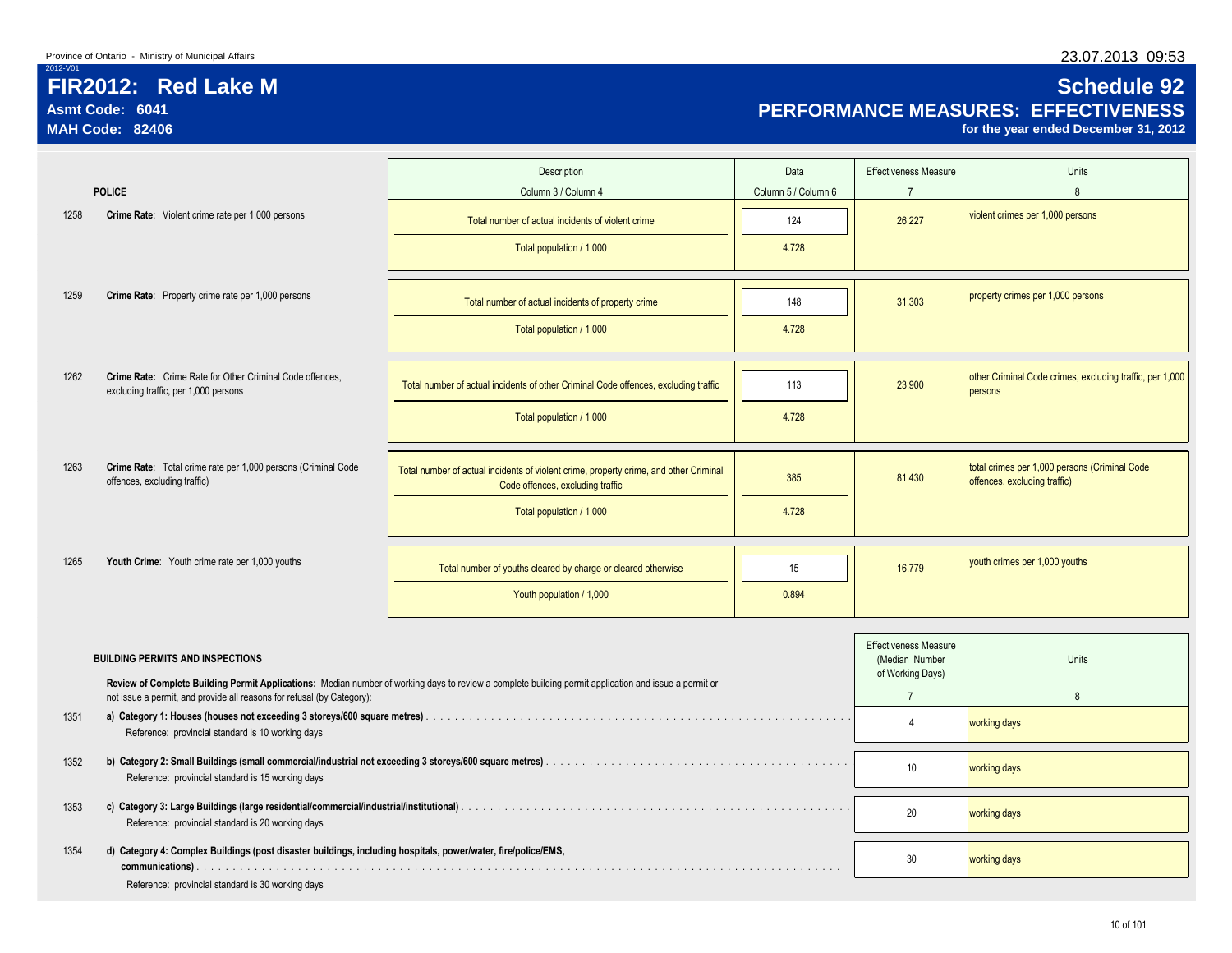### **FIR2012: Red Lake M Schedule 92 Asmt Code: 6041 PERFORMANCE MEASURES: EFFECTIVENESS**

for the year ended December 31, 2012

2012-V01

|      | <b>TRANSPORTATION SERVICES</b>                                                                                                                                                         |                                                                                                                                       |                                                                                                                                       |                              |                                                                                                                        |
|------|----------------------------------------------------------------------------------------------------------------------------------------------------------------------------------------|---------------------------------------------------------------------------------------------------------------------------------------|---------------------------------------------------------------------------------------------------------------------------------------|------------------------------|------------------------------------------------------------------------------------------------------------------------|
|      |                                                                                                                                                                                        | Description                                                                                                                           | Data                                                                                                                                  | <b>Effectiveness Measure</b> | <b>Units</b>                                                                                                           |
|      | <b>ROADWAYS</b>                                                                                                                                                                        | Column 3 / Column 4                                                                                                                   | Column 5 / Column 6                                                                                                                   | $\overline{7}$               | 8                                                                                                                      |
| 2152 | Adequacy of Roads: Percentage of paved lane kilometres where<br>the condition is rated as good to very good                                                                            | Number of paved lane kilometres where the condition is rated as good to very good                                                     | 10                                                                                                                                    | 10.6%                        | of paved lane kilometres were rated as good to very<br>qood                                                            |
|      |                                                                                                                                                                                        | Total number of paved lane kilometres                                                                                                 | 94                                                                                                                                    |                              |                                                                                                                        |
|      |                                                                                                                                                                                        |                                                                                                                                       | <b>DATA</b>                                                                                                                           | <b>DATA</b>                  |                                                                                                                        |
|      |                                                                                                                                                                                        |                                                                                                                                       | Number of structures<br>where the condition<br>of primary<br>components is rated<br>as good to very<br>good, requiring only<br>repair | <b>Total Number</b>          |                                                                                                                        |
|      | Data for Adequacy of Bridges and Culverts                                                                                                                                              |                                                                                                                                       | Column 5                                                                                                                              | Column 6                     |                                                                                                                        |
| 2161 |                                                                                                                                                                                        |                                                                                                                                       | 2                                                                                                                                     | $\overline{2}$               |                                                                                                                        |
| 2162 |                                                                                                                                                                                        |                                                                                                                                       | 115                                                                                                                                   | 115                          |                                                                                                                        |
| 2164 |                                                                                                                                                                                        | Subtotal                                                                                                                              | 117                                                                                                                                   | 117                          |                                                                                                                        |
|      |                                                                                                                                                                                        | Description                                                                                                                           | Data                                                                                                                                  | <b>Effectiveness Measure</b> | <b>Units</b>                                                                                                           |
|      |                                                                                                                                                                                        | Column 3 / Column 4                                                                                                                   | Column 5 / Column 6                                                                                                                   | $\overline{7}$               | 8                                                                                                                      |
| 2165 | Adequacy of Bridges and Culverts: Percentage of bridges and<br>culverts where the condition is rated as good to very good                                                              | Number of bridges and culverts where the condition of primary components is rated<br>as good to very good, requiring only maintenance | 117                                                                                                                                   | 100.0%                       | of bridges and culverts were rated in good to very good<br>condition                                                   |
|      |                                                                                                                                                                                        | Total number of bridges and culverts                                                                                                  | 117                                                                                                                                   |                              |                                                                                                                        |
| 2251 | Effective Snow and Ice Control for Winter Roads: Percentage<br>of winter events where the response met or exceeded locally<br>determined municipal service levels for road maintenance | Number of winter events where the response met or exceeded locally determined<br>municipal service levels for road maintenance        | 29                                                                                                                                    | 100.0%                       | of winter events where response met or exceeded<br>locally determined municipal service levels for road<br>maintenance |
|      |                                                                                                                                                                                        | Total number of winter events                                                                                                         | 29                                                                                                                                    |                              |                                                                                                                        |
|      | <b>TRANSIT</b>                                                                                                                                                                         |                                                                                                                                       |                                                                                                                                       |                              |                                                                                                                        |
| 2351 | Conventional Transit Ridership: Number of conventional transit<br>passenger trips per person in the service area in a year                                                             | Total number of regular service passenger trips on conventional transit in the<br>service area                                        | $\mathbf{0}$                                                                                                                          | 0.00                         | conventional transit trips per person in the service area<br>in a year                                                 |
|      |                                                                                                                                                                                        | Population of service area                                                                                                            | 4,728                                                                                                                                 |                              |                                                                                                                        |
|      |                                                                                                                                                                                        |                                                                                                                                       |                                                                                                                                       |                              |                                                                                                                        |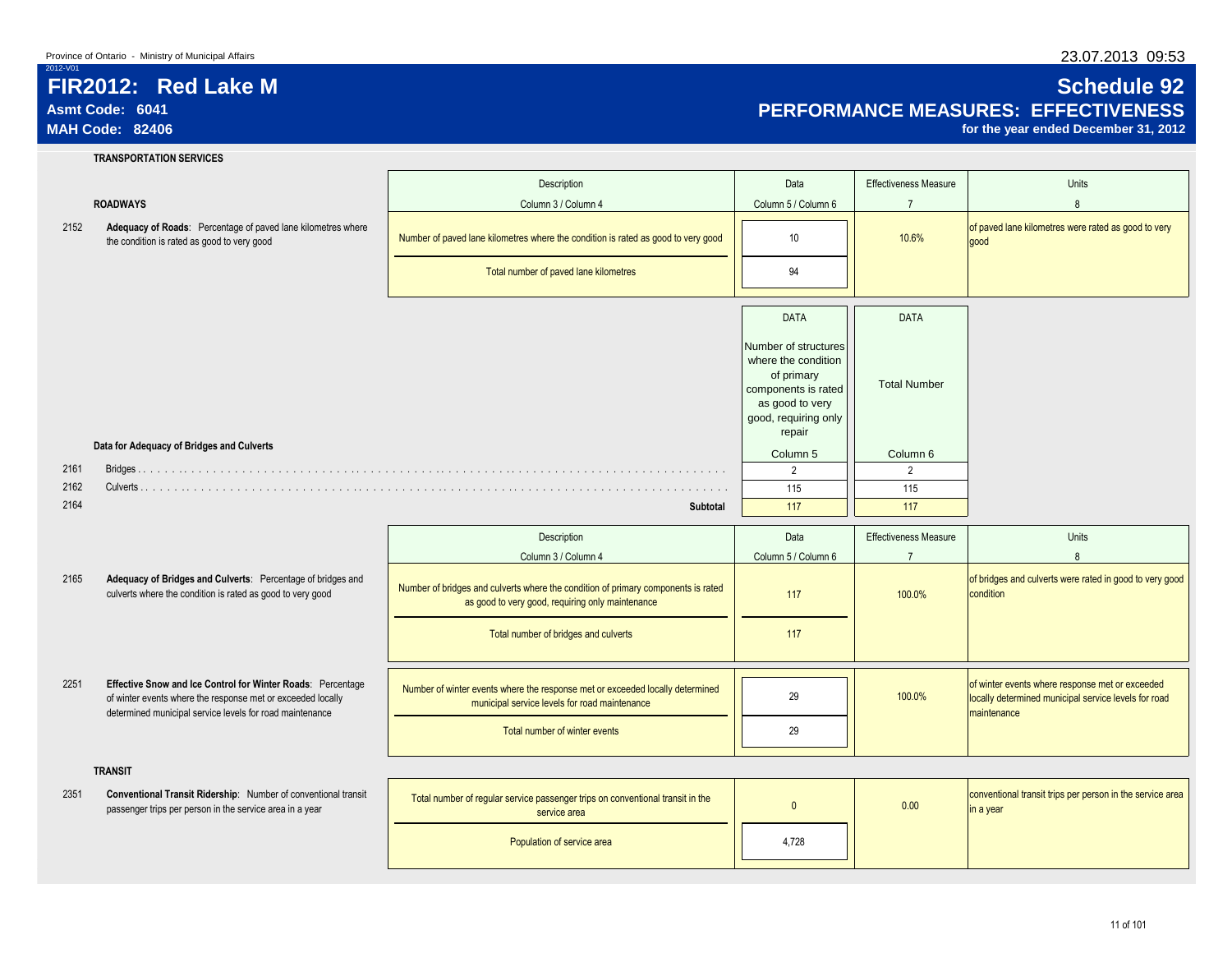### 2012-V01 **FIR2012: Red Lake M Schedule 92**

# **Asmt Code: 6041 PERFORMANCE MEASURES: EFFECTIVENESS**

for the year ended December 31, 2012

### **ENVIRONMENTAL SERVICES**

- backups per 100 kilometres of wastewater main in a year
- estimated to have by-passed treatment

- 3355 **Boil Water Advisories:** Weighted number of days when a bo water advisory issued by the Medical Officer of Health, applica to a municipal water supply, was in effect
- kilometres of water distribution pipe in a year

### **SOLID WASTE MANAGEMENT**

complaints received in a year concerning the collection of garbage and recycled materials per 1,000 households

|      |                                                                                                                                  | Description                                                                                 | Data                | <b>Effectiveness Measure</b> | <b>Units</b>                                                                              |
|------|----------------------------------------------------------------------------------------------------------------------------------|---------------------------------------------------------------------------------------------|---------------------|------------------------------|-------------------------------------------------------------------------------------------|
|      | <b>WASTEWATER SYSTEM</b>                                                                                                         | Column 3 / Column 4                                                                         | Column 5 / Column 6 |                              |                                                                                           |
| 3154 | Wastewater Main Backups: Number of wastewater main<br>backups per 100 kilometres of wastewater main in a year                    | Total number of backed up wastewater mains                                                  | $\overline{2}$      | 5.4054                       | wastewater main backups per 100 kilometres of<br>wastewater main in a year                |
|      |                                                                                                                                  | Total kilometres of wastewater mains / 100                                                  | 0.37                |                              |                                                                                           |
|      |                                                                                                                                  |                                                                                             |                     |                              |                                                                                           |
| 3155 | Wastewater Bypasses Treatment: Percentage of wastewater<br>estimated to have by-passed treatment                                 | Estimated megalitres of untreated wastewater                                                | 1.956               | 0.248%                       | of wastewater is estimated to have bypassed treatment                                     |
|      |                                                                                                                                  | Total megalitres of treated wastewater PLUS Estimated megalitres of untreated<br>wastewater | 787.483             |                              |                                                                                           |
|      | <b>WATER</b>                                                                                                                     | 1 megalitre = $1,000,000$ litres                                                            |                     |                              |                                                                                           |
| 3355 | Boil Water Advisories: Weighted number of days when a boil<br>water advisory issued by the Medical Officer of Health, applicable | Summation of: Number of boil water days times the number of connections affected            | 346                 | 0.2156                       | weighted days a year when boil water advisories were<br>in effect in the service area     |
|      | to a municipal water supply, was in effect                                                                                       | Total connections in the service area                                                       | 1,605               |                              |                                                                                           |
|      |                                                                                                                                  |                                                                                             |                     |                              |                                                                                           |
| 3356 | Water Main Breaks: Number of water main breaks per 100<br>kilometres of water distribution pipe in a year                        | Number of water main breaks in a year                                                       | 4                   | 11.7647                      | water main breaks per 100 kilometres of water<br>distribution/transmission pipe in a year |
|      |                                                                                                                                  | Total kilometres of water distribution/transmission pipe / 100                              | 0.34                |                              |                                                                                           |
|      |                                                                                                                                  |                                                                                             |                     |                              |                                                                                           |
|      | <b>SOLID WASTE MANAGEMENT</b>                                                                                                    |                                                                                             |                     |                              |                                                                                           |
| 3452 | <b>Complaints - Garbage and Recycling Collection:</b> Number of                                                                  | Number of complaints received in a year concerning the collection of garbage and            | $\rightarrow$       | 0.1070                       | complaints were received in a year concerning the                                         |

| Number of complaints received in a year concerning the collection of garbage and<br>recycled materials |       | 34,872 | complaints were received in a year concerning the<br>collection of garbage and recycled materials per 1,000<br><b>households</b> |
|--------------------------------------------------------------------------------------------------------|-------|--------|----------------------------------------------------------------------------------------------------------------------------------|
| Total households / 1,000                                                                               | 2.036 |        |                                                                                                                                  |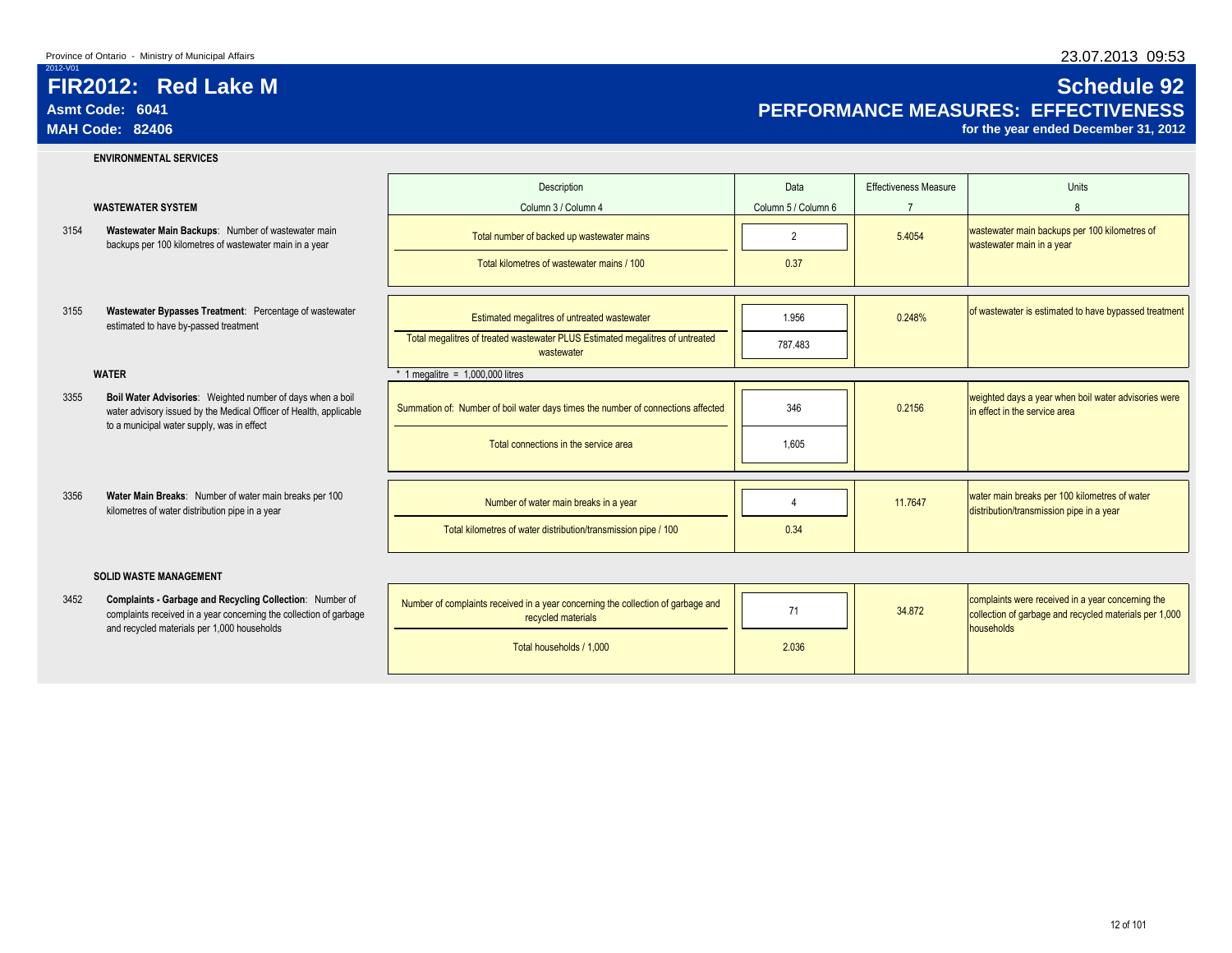### **FIR2012: Red Lake M Schedule 92** Asmt Code: 6041<br> **Asmt Code: 6041 PERFORMANCE MEASURES: EFFECTIVENESS**<br>
MAH Code: 82406 *percentive stage of the year ended December* **31, 2012**

for the year ended December 31, 2012

|      | Solid Waste Management Facility Compliance | <b>Effectiveness Measure</b> |  |
|------|--------------------------------------------|------------------------------|--|
| 3552 |                                            |                              |  |

Number of days per year when a Ministry of Environment compliance order for remediation concerning an air or groundwater standard was in effect for a municipally owned Solid Waste Management facility (by facility):

| Complete for each municipally owned Solid Waste Management facility<br>with an MOE Certificate of Approval which has a compliance order for<br>remediation |          | Name of Solid Waste Facility (List Facility with highest number of days first) | <b>Effectiveness Measure</b><br>(Days) | <b>Units</b>                                                         |
|------------------------------------------------------------------------------------------------------------------------------------------------------------|----------|--------------------------------------------------------------------------------|----------------------------------------|----------------------------------------------------------------------|
|                                                                                                                                                            |          | $\mathbf{3}$                                                                   |                                        |                                                                      |
| 3553                                                                                                                                                       |          | <b>RED LAKE WASTE DISPOSAL SITE</b>                                            |                                        | days a year an MOE compliance order for remediation<br>was in effect |
| 3554                                                                                                                                                       |          | MACKENZIE ISLAND WASTE DISPOSAL SITE                                           |                                        | days a year an MOE compliance order for remediation<br>was in effect |
| 3555                                                                                                                                                       | Site 3   |                                                                                |                                        | days a year an MOE compliance order for remediation<br>was in effect |
| 3556                                                                                                                                                       | Site 4   |                                                                                |                                        | days a year an MOE compliance order for remediation<br>was in effect |
| 3557                                                                                                                                                       |          |                                                                                |                                        | days a year an MOE compliance order for remediation<br>was in effect |
| 3558                                                                                                                                                       |          |                                                                                |                                        | days a year an MOE compliance order for remediation<br>was in effect |
| 3559                                                                                                                                                       |          |                                                                                |                                        | days a year an MOE compliance order for remediation<br>was in effect |
| 3560                                                                                                                                                       | Site 8.  |                                                                                |                                        | days a year an MOE compliance order for remediation<br>was in effect |
| 3561                                                                                                                                                       | Site 9   |                                                                                |                                        | days a year an MOE compliance order for remediation<br>was in effect |
| 3562                                                                                                                                                       | Site 10. |                                                                                |                                        | days a year an MOE compliance order for remediation<br>was in effect |

|      |                                                                                                                                                           | Description                                                                                    | Data                | <b>Effectiveness Measure</b> | <b>Units</b>                                                                                             |
|------|-----------------------------------------------------------------------------------------------------------------------------------------------------------|------------------------------------------------------------------------------------------------|---------------------|------------------------------|----------------------------------------------------------------------------------------------------------|
|      |                                                                                                                                                           | Column 3 / Column 4                                                                            | Column 5 / Column 6 |                              |                                                                                                          |
| 3655 | Diversion of Residential Solid Waste: Percentage of residential<br>solid waste diverted for recycling                                                     | Total tonnes of residential solid waste diverted                                               |                     | <b>NA</b>                    | of residential solid waste was diverted for recycling                                                    |
|      |                                                                                                                                                           | Total tonnes of residential solid waste disposed of and total tonnes diverted                  |                     |                              |                                                                                                          |
| 3656 | Diversion of Residential Solid Waste*: Percentage of residential<br>solid waste diverted for recycling (based on combined residential<br>and ICI tonnage) | Total tonnes of solid waste diverted from all property classes                                 |                     | <b>NA</b>                    | of residential solid waste was diverted for recycling<br>(based on combined residential and ICI tonnage) |
|      |                                                                                                                                                           | Total tonnes of solid waste disposed of and total tonnes diverted from all property<br>classes |                     |                              |                                                                                                          |

*\* This measure should be completed only if tonnage for residential solid waste cannot be identified separately from ICI tonnage.*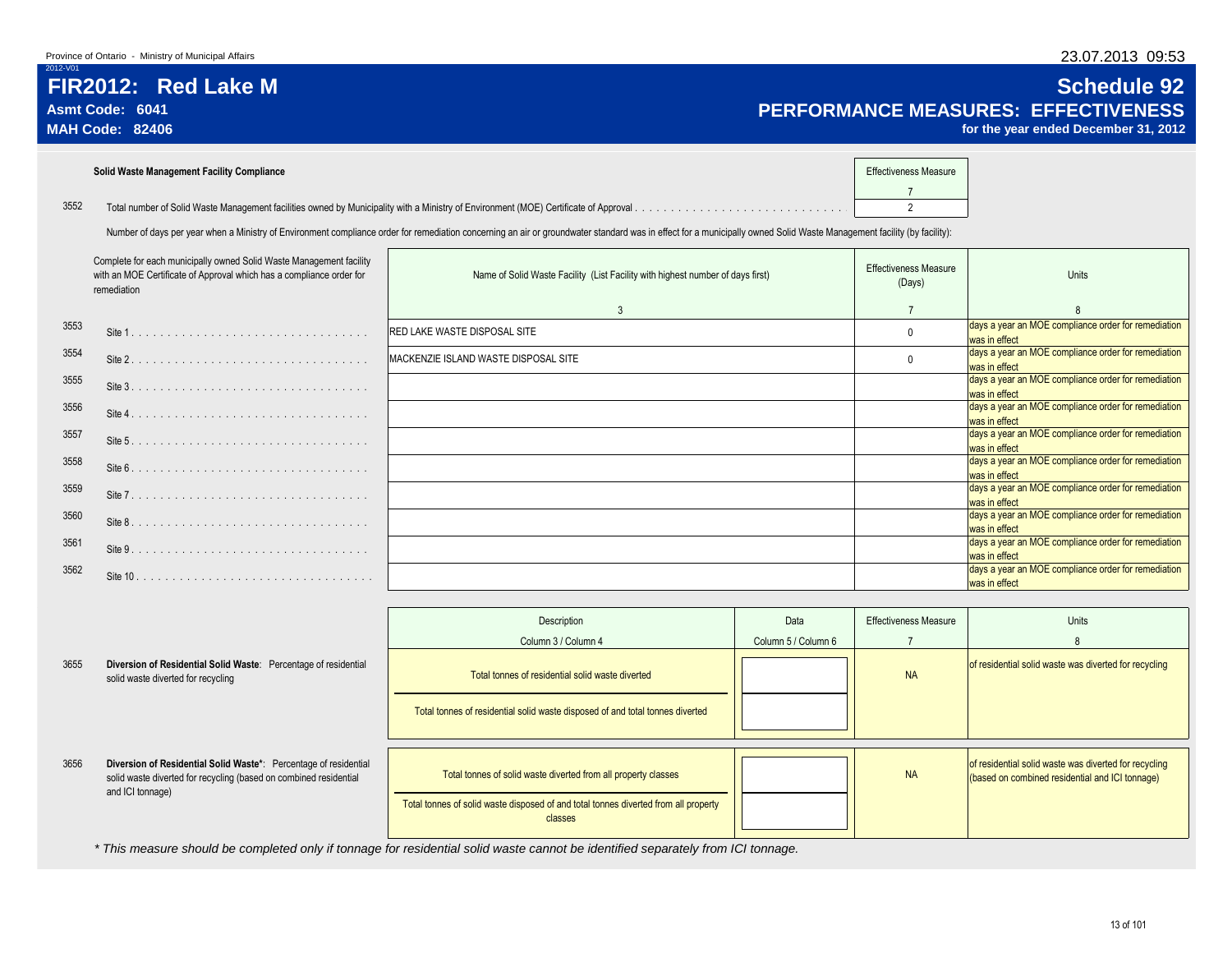## **FIR2012: Red Lake M Schedule 92 Asmt Code: 6041 PERFORMANCE MEASURES: EFFECTIVENESS**

for the year ended December 31, 2012

|              | <b>PARKS AND RECREATION</b>                                                                                                    |                                                                                                                                         |                     |                              |                                                                           |
|--------------|--------------------------------------------------------------------------------------------------------------------------------|-----------------------------------------------------------------------------------------------------------------------------------------|---------------------|------------------------------|---------------------------------------------------------------------------|
|              |                                                                                                                                | Description                                                                                                                             | Data                | <b>Effectiveness Measure</b> | Units                                                                     |
|              |                                                                                                                                | Column 3 / Column 4                                                                                                                     | Column 5 / Column 6 | $\overline{7}$               | $\mathbf{8}$                                                              |
| 7152         | Trails: Total kilometres of trails per 1,000 persons                                                                           | Total kilometres of trails (owned by municipality and third parties)                                                                    | $\overline{2}$      | 0.423                        | kilometres of trails per 1,000 persons                                    |
|              |                                                                                                                                | Total population / 1,000                                                                                                                | 4.728               |                              |                                                                           |
| 7155         | Open Space: Hectares of open space per 1,000 persons<br>(municipally owned)                                                    | Total hectares of open space (municipally owned)                                                                                        | $\overline{4}$      | 0.846                        | hectares of open space per 1,000 persons (municipally<br>owned)           |
|              |                                                                                                                                | Total population / 1,000                                                                                                                | 4.728               |                              |                                                                           |
|              |                                                                                                                                |                                                                                                                                         |                     | <b>Hectares</b>              |                                                                           |
|              | Third Party Property (Subject to joint use agreement, reciprocal agreement, lease)                                             |                                                                                                                                         |                     | $\overline{7}$               |                                                                           |
| 7154         |                                                                                                                                |                                                                                                                                         |                     | $\mathbf 0$                  |                                                                           |
| 7156         |                                                                                                                                |                                                                                                                                         |                     | $\mathbf{0}$                 |                                                                           |
| 7357<br>7360 |                                                                                                                                |                                                                                                                                         |                     | $\mathbf 0$                  |                                                                           |
|              |                                                                                                                                |                                                                                                                                         |                     | $\mathbf 0$                  |                                                                           |
|              | Calculating Numerator in Line 7255, Column 5                                                                                   |                                                                                                                                         |                     | Participant Hours            |                                                                           |
|              | <b>Participant Hours for Recreation Programs:</b>                                                                              |                                                                                                                                         |                     | $\overline{7}$               |                                                                           |
| 7250         |                                                                                                                                |                                                                                                                                         |                     | 14                           |                                                                           |
| 7251         |                                                                                                                                |                                                                                                                                         |                     | 1.293                        |                                                                           |
| 7252         |                                                                                                                                |                                                                                                                                         |                     | 2,901                        |                                                                           |
| 7253         |                                                                                                                                |                                                                                                                                         |                     | 24,188                       |                                                                           |
| 7254         |                                                                                                                                |                                                                                                                                         | Subtotal            | 28,382                       |                                                                           |
|              |                                                                                                                                | Description                                                                                                                             | Data                | <b>Effectiveness Measure</b> | Units                                                                     |
|              |                                                                                                                                | Column 3 / Column 4                                                                                                                     | Column 5 / Column 6 | $\overline{7}$               | 8                                                                         |
| 7255         | Participant Hours for Recreation Programs: Total participant<br>hours for recreation programs per 1,000 persons                | Total participant hours for recreation programs (registered, drop-in and permitted<br>programs)                                         | 28,382              | 6,002.961                    | participant hours of recreation programs per 1,000<br>persons             |
|              |                                                                                                                                | Total population / 1,000                                                                                                                | 4.728               |                              |                                                                           |
|              |                                                                                                                                |                                                                                                                                         |                     |                              |                                                                           |
| 7356         | Indoor Recreation Facilites: Square metres of indoor recreation<br>facilities per 1,000 persons (municipally owned)            | Square metres of indoor recreation facilities (municipally owned)                                                                       | 3,350               | 708.545                      | square metres of indoor recreation facilities<br>(municipally owned)      |
|              |                                                                                                                                | Total population / 1,000                                                                                                                | 4.728               |                              |                                                                           |
|              |                                                                                                                                |                                                                                                                                         |                     |                              |                                                                           |
| 7359         | Outdoor Recreation Facility Space: Square metres of outdoor<br>recreation facility space per 1,000 persons (municipally owned) | Square metres of outdoor recreation facility space with controlled access and<br>electrical or mechanical functions (municipally owned) | 40,000              | 8,460.237                    | square metres of outdoor recreation facility space<br>(municipally owned) |
|              |                                                                                                                                | Total population / 1,000                                                                                                                | 4.728               |                              |                                                                           |
|              |                                                                                                                                |                                                                                                                                         |                     |                              |                                                                           |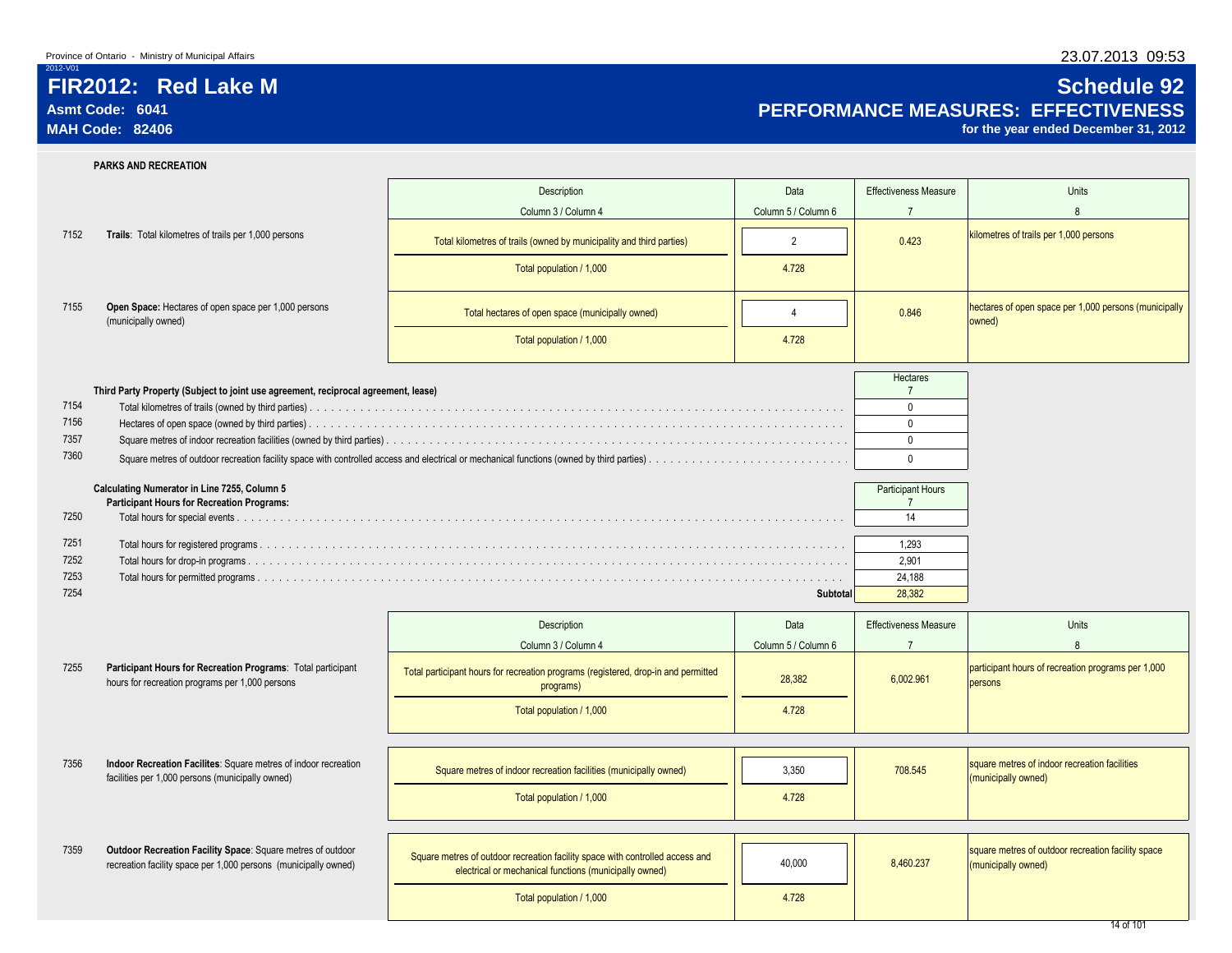Province of Ontario - Ministry of Municipal Affairs 23.07.2013 09:53

2012-V01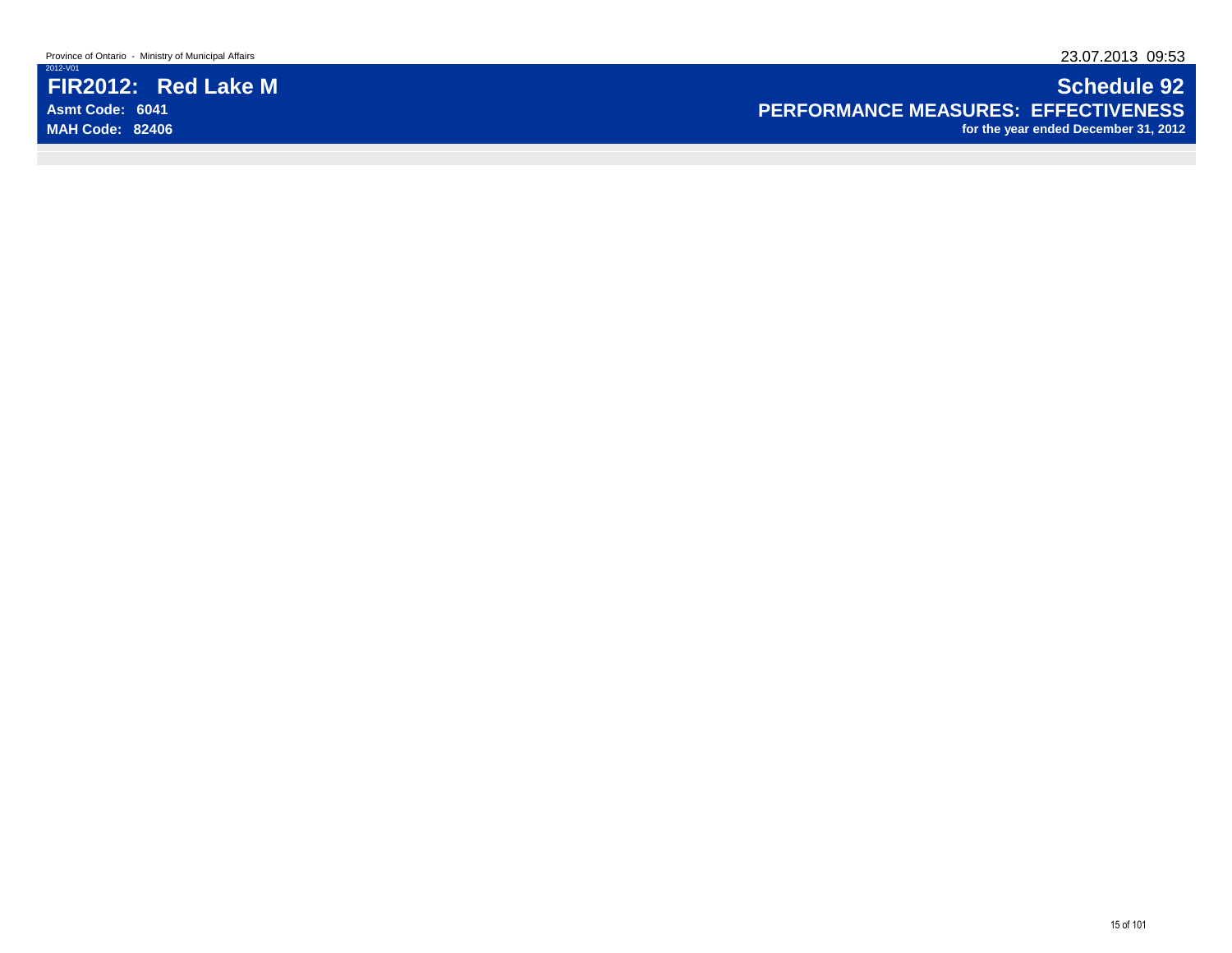## **FIR2012: Red Lake M Schedule 92 Asmt Code: 6041 PERFORMANCE MEASURES: EFFECTIVENESS**

for the year ended December 31, 2012

### **LIBRARY SERVICES**

|      | Calculating Numerator and Denominator in line 7460. Complete 2 of the following 6 lines.<br>Single-tier or lower-tier (Not a member of a union public library). | Data   | Units        |
|------|-----------------------------------------------------------------------------------------------------------------------------------------------------------------|--------|--------------|
| 7451 |                                                                                                                                                                 | 66.990 | library uses |
| 7452 |                                                                                                                                                                 | 4.728  | persons      |
|      | Member of a union public library                                                                                                                                |        |              |
| 7453 |                                                                                                                                                                 |        | library uses |
| 7454 |                                                                                                                                                                 |        | persons      |
|      | Upper-tier with a library board                                                                                                                                 |        |              |
| 7455 |                                                                                                                                                                 |        | library uses |
| 7456 |                                                                                                                                                                 |        | persons      |

|      |                                           | Description               | Data                | <b>Effectiveness Measure</b> | Units                   |
|------|-------------------------------------------|---------------------------|---------------------|------------------------------|-------------------------|
|      |                                           | Column 3 / Column 4       | Column 5 / Column 6 |                              |                         |
| 7460 | Library services: Library uses per person | <b>Total library uses</b> | 66,990              | 14.169                       | library uses per person |
|      |                                           | <b>Total population</b>   | 4,728               |                              |                         |
|      |                                           |                           |                     |                              |                         |

|      |              | <b>Effectiveness Measure</b> | Units                       |
|------|--------------|------------------------------|-----------------------------|
|      | Type of uses |                              |                             |
| 7463 |              | 20.7%                        | electronic library uses     |
| 7462 |              | 79.3%                        | non-electronic library uses |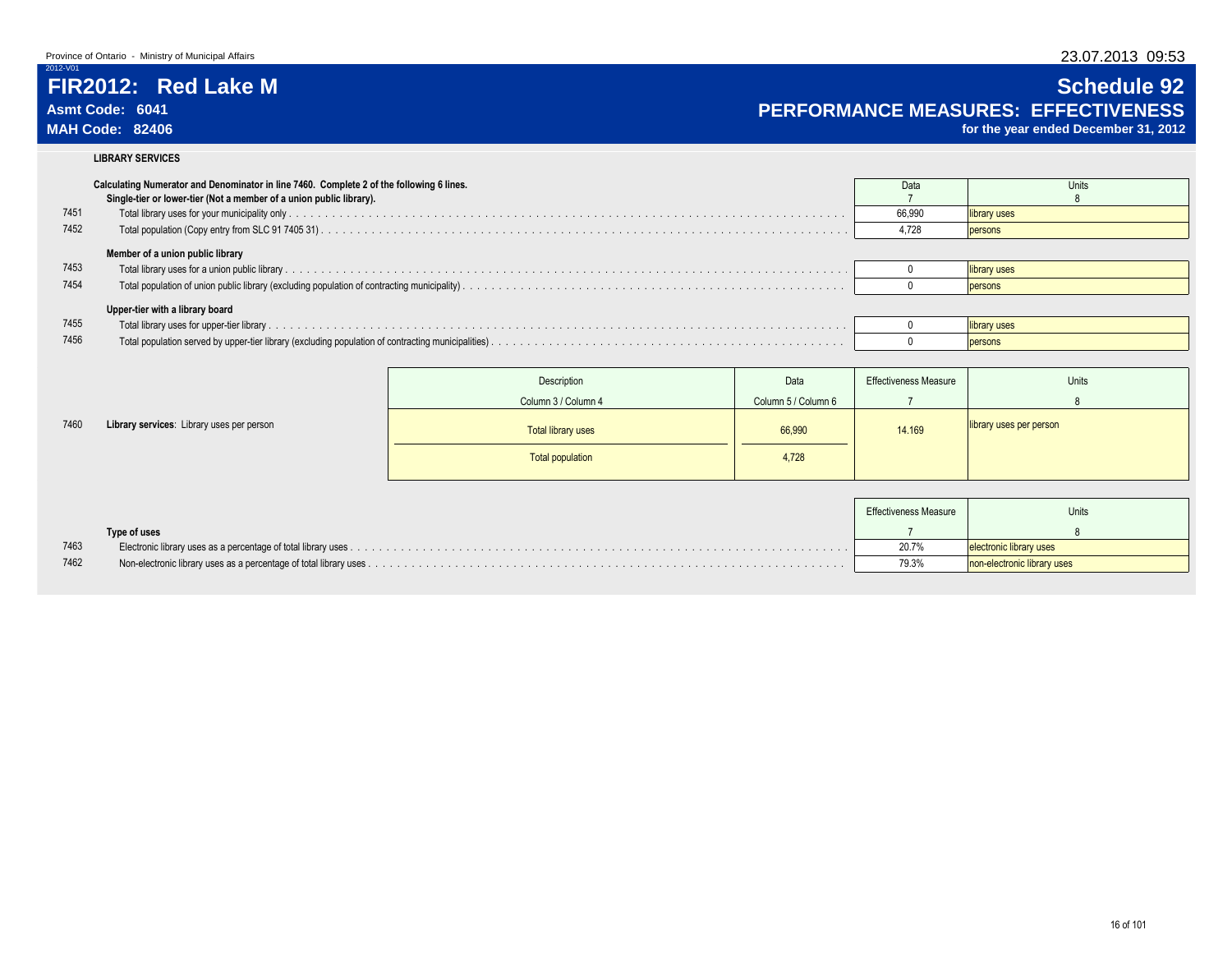8170

# **FIR2012: Red Lake M Schedule 92**

# **Asmt Code: 6041 PERFORMANCE MEASURES: EFFECTIVENESS**

for the year ended December 31, 2012

### **PLANNING AND DEVELOPMENT**

|      | <b>LAND USE PLANNING</b>                 | Residential Units within<br>Settlement Areas | <b>Total Residential Units</b> |
|------|------------------------------------------|----------------------------------------------|--------------------------------|
|      | <b>Calculating Measure in line 8170:</b> |                                              |                                |
| 8171 |                                          |                                              |                                |
| 8172 |                                          |                                              |                                |
| 8173 |                                          |                                              |                                |
| 8174 |                                          |                                              |                                |
| 8175 | Subtotal                                 |                                              |                                |

|                                                                                                           | Description                                                          | Data                | <b>Effectiveness Measure</b> | Units                                                                 |
|-----------------------------------------------------------------------------------------------------------|----------------------------------------------------------------------|---------------------|------------------------------|-----------------------------------------------------------------------|
|                                                                                                           | Column 3 / Column 4                                                  | Column 5 / Column 6 |                              |                                                                       |
| Location of New Residential Units: Percentage of new<br>residential units located within settlement areas | Number of new residential units located within settlement areas      |                     | 100.0%                       | of new residential units which are located within<br>settlement areas |
|                                                                                                           | Total number of new residential units within the entire municipality |                     |                              |                                                                       |

|      |                                                                                                                                                                                                              | Description<br>Column 3 / Column 4                                                                                                                                                                           | Data<br>Column 5 / Column 6 | <b>Effectiveness Measure</b> | Units<br>$\mathsf{R}$                                                                                                                          |
|------|--------------------------------------------------------------------------------------------------------------------------------------------------------------------------------------------------------------|--------------------------------------------------------------------------------------------------------------------------------------------------------------------------------------------------------------|-----------------------------|------------------------------|------------------------------------------------------------------------------------------------------------------------------------------------|
| 8163 | Preservation of Agricultural Land in Reporting Year:<br>Percentage of land designated for agricultural purposes which was<br>not re-designated for other uses during the reporting year                      | Hectares of land designated for agricultural purposes in the<br>Official Plan as of December 31, 2012                                                                                                        |                             | <b>NA</b>                    | of land designated for agricultural purposes in the<br>Official Plan was not re-designated for other uses                                      |
|      |                                                                                                                                                                                                              | Hectares of land designated for agricultural purposes in the<br>Official Plan as of January 1, 2012                                                                                                          |                             |                              | during the reporting year                                                                                                                      |
| 8164 | Preservation of Agricultural Land Relative to Base Year:<br>Percentage of land designated for agricultural purposes which was<br>not re-designated for other uses relative to the base year of 2000          | Hectares of land designated for agricultural purposes in the<br>Official Plan as of December 31, 2012<br>Hectares of land designated for agricultural purposes in the<br>Official Plan as of January 1, 2000 |                             | <b>NA</b>                    | of land designated for agricultural purposes in the<br>Official Plan was not re-designated for other uses<br>relative to the base year of 2000 |
|      |                                                                                                                                                                                                              |                                                                                                                                                                                                              |                             | <b>Effectiveness Measure</b> | <b>Units</b>                                                                                                                                   |
|      |                                                                                                                                                                                                              |                                                                                                                                                                                                              |                             |                              | 8                                                                                                                                              |
| 8165 | Number of hectares re-designated during reporting year:<br>Number of hectares of land originally designated for agricultural<br>purposes which was re-designated for other uses during the<br>reporting year |                                                                                                                                                                                                              |                             | <b>NA</b>                    | hectares were re-designated from agricultural purposes<br>to other uses during the reporting year                                              |
| 8166 | Number of hectares re-designated since January 1, 2000:<br>Number of hectares of land originally designated for agricultural<br>purposes which was re-designated for other uses since January 1,<br>2000     |                                                                                                                                                                                                              |                             | <b>NA</b>                    | hectares were re-designated from agricultural purposes<br>to other uses since January 1, 2000                                                  |